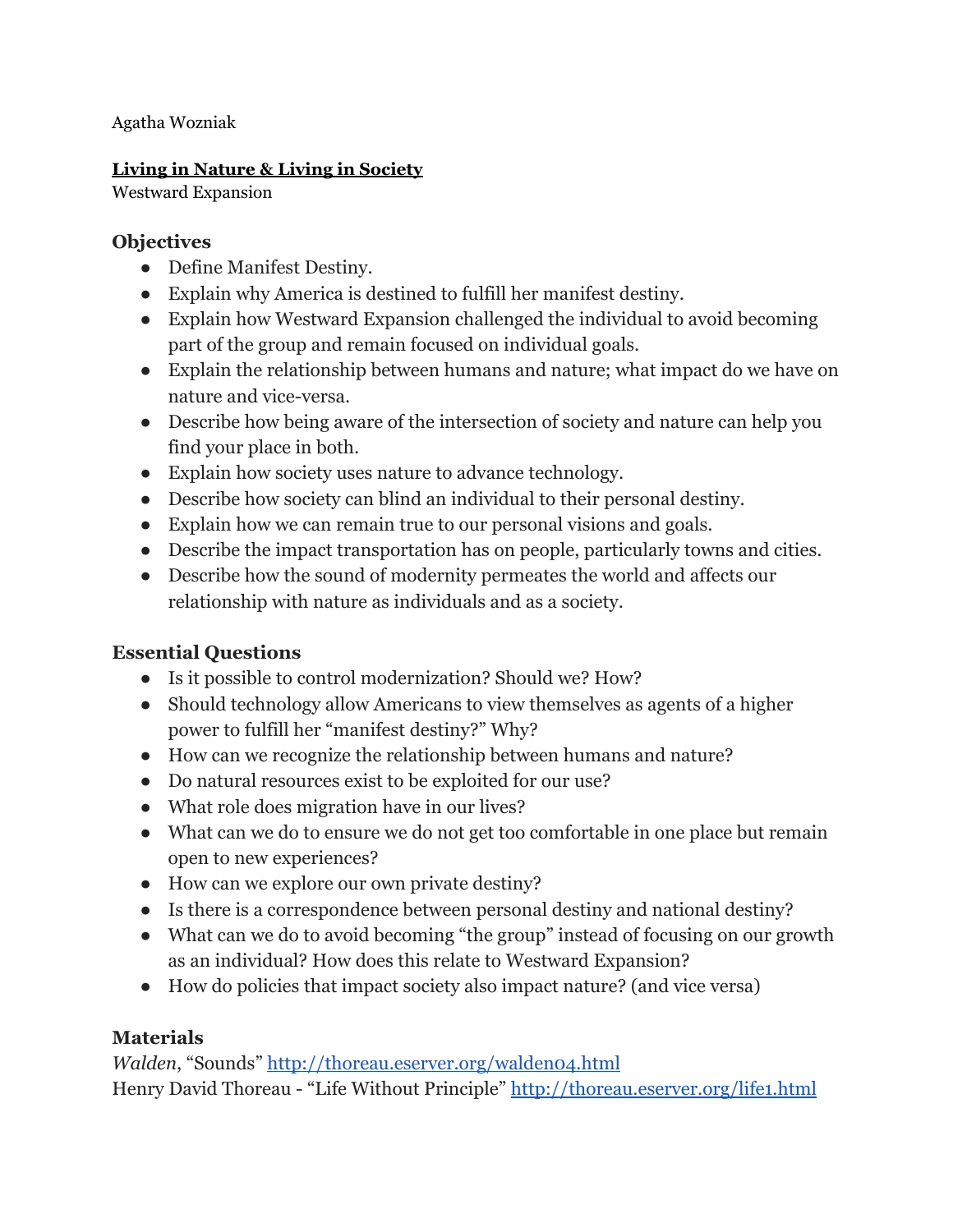Henry David Thoreau - "Walking"<http://thoreau.eserver.org/walking2.html> John Gast - *American Progress*

## **Lesson 1 - Impact of railroad, technology on nature and society**

- 1) Have students brainstorm the impact modern technology, especially transportation, have on their town (such as Concord).
	- a) Discuss whether these impacts improve their ability to live: deliberately and in society. What are the impacts on nature?
- 2) Take the students for a walk to Walden Pond. On the walk there, have them observe their surroundings, focusing on the hustle of life, the sounds it produces, the role of transportation, the easiness it is to walk to Walden, etc.
	- a) Upon arriving at Walden, have students make observations on how modernity and society have infiltrated Walden Pond. Eventually, walk them to the back by the railroad tracks and pause for them to sit and consider/brainstorm the role the railroad on both the town of Concord and Walden Pond. Have them listen and jot down what sounds they hear. (students should hear nature sounds plus the roar of cars, trucks, fellow people, and the train)
- 3) As a group, share observations and discuss impact on the town and Walden. How is Walden an intersection between society and nature? How can this help you find your place in both?
- 4) Present students with the below quotes. Divide the students into groups and assign one quote to group. Have them analyze the quote and explain its meaning. Then, jigsaw the students and have them share their responses.
- 5) Have the students return to their original group and brainstorm answers to the following questions, drawing upon the quotes and their observations at Walden for guidance. Once students have ideas under each question, have them choose one to present to the group -- they may choose a short skit, drawing, etc.
	- a) Is it possible to control modernization, such as the railroad? Should we? How?
	- b) Should technology allow Americans to view themselves as agents of a higher power to fulfill her "manifest destiny?"Why?
	- c) How can we recognize the relationship between humans and nature?
	- d) Do natural resources exist here to be exploited for our use? What does Thoreau mean by "...here comes the cattle-train bearing the cattle of a thousand hills...all but the mountain pastures, whirled along like leaves blown from the mountains by the September gales. The air is filled with the bleating of calves and sheep, and the hustling of oxen, as if a pastoral valley were going by."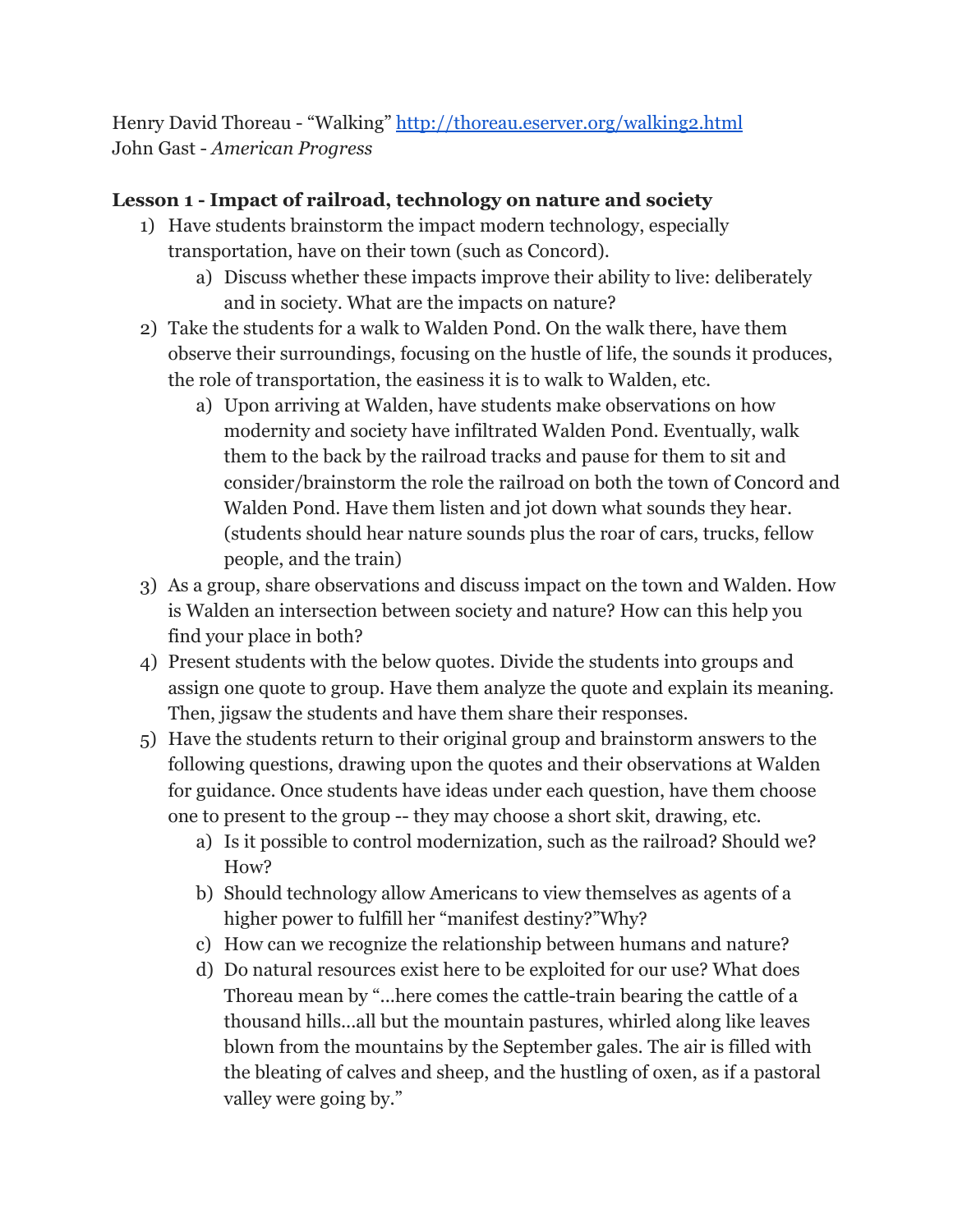6) Finally, present the students with one final quotation: "We do not ride on the railroad, it rides upon us." (*Walden,* "Where I Lived and What I Lived For") Have them silently reflect on what Thoreau meant by this and how it technology today may be "riding" upon them. Who really is in control? Them or the technology?

#### **Quotes (***Walden***, "Sounds"***)* <http://thoreau.eserver.org/walden04.html>**:**

[7] The whistle of the locomotive penetrates my woods summer and winter, sounding like the scream of a hawk sailing over some farmer's yard, informing me that many restless city merchants are arriving within the circle of the town, or adventurous country traders from the other side. As they come under one horizon, they shout their warning to get off the track to the other, heard sometimes through the circles of two towns. Here come your groceries, country; your rations, countrymen! Nor is there any man so independent on his farm that he can say them nay. And here's your pay for them! screams the countryman's whistle; timber like long battering-rams going twenty miles an hour against the city's walls, and chairs enough to seat all the weary and heavy-laden that dwell within them. With such huge and lumbering civility the country hands a chair to the city. All the Indian huckleberry hills are stripped, all the cranberry meadows are raked into the city. Up comes the cotton, down goes the woven cloth; up comes the silk, down goes the woollen; up come the books, but down goes the wit that writes them.

[8] When I meet the engine with its train of cars moving off with planetary motion or, rather, like a comet, for the beholder knows not if with that velocity and with that direction it will ever revisit this system, since its orbit does not look like a returning curve — with its steam cloud like a banner streaming behind in golden and silver wreaths, like many a downy cloud which I have seen, high in the heavens, unfolding its masses to the light  $-$  as if this traveling demigod, this cloud-compeller, would ere long take the sunset sky for the livery of his train; when I hear the iron horse make the hills echo with his snort like thunder, shaking the earth with his feet, and breathing fire and smoke from his nostrils (what kind of winged horse or fiery dragon they will put into the new Mythology I don't know), it seems as if the earth had got a race now worthy to inhabit it. If all were as it seems, and men made the elements their servants for noble ends! If the cloud that hangs over the engine were the perspiration of heroic deeds, or as beneficent as that which floats over the farmer's fields, then the elements and Nature herself would cheerfully accompany men on their errands and be their escort.

[11] What recommends commerce to me is its enterprise and bravery. It does not clasp its hands and pray to Jupiter. I see these men every day go about their business with more or less courage and content, doing more even than they suspect, and perchance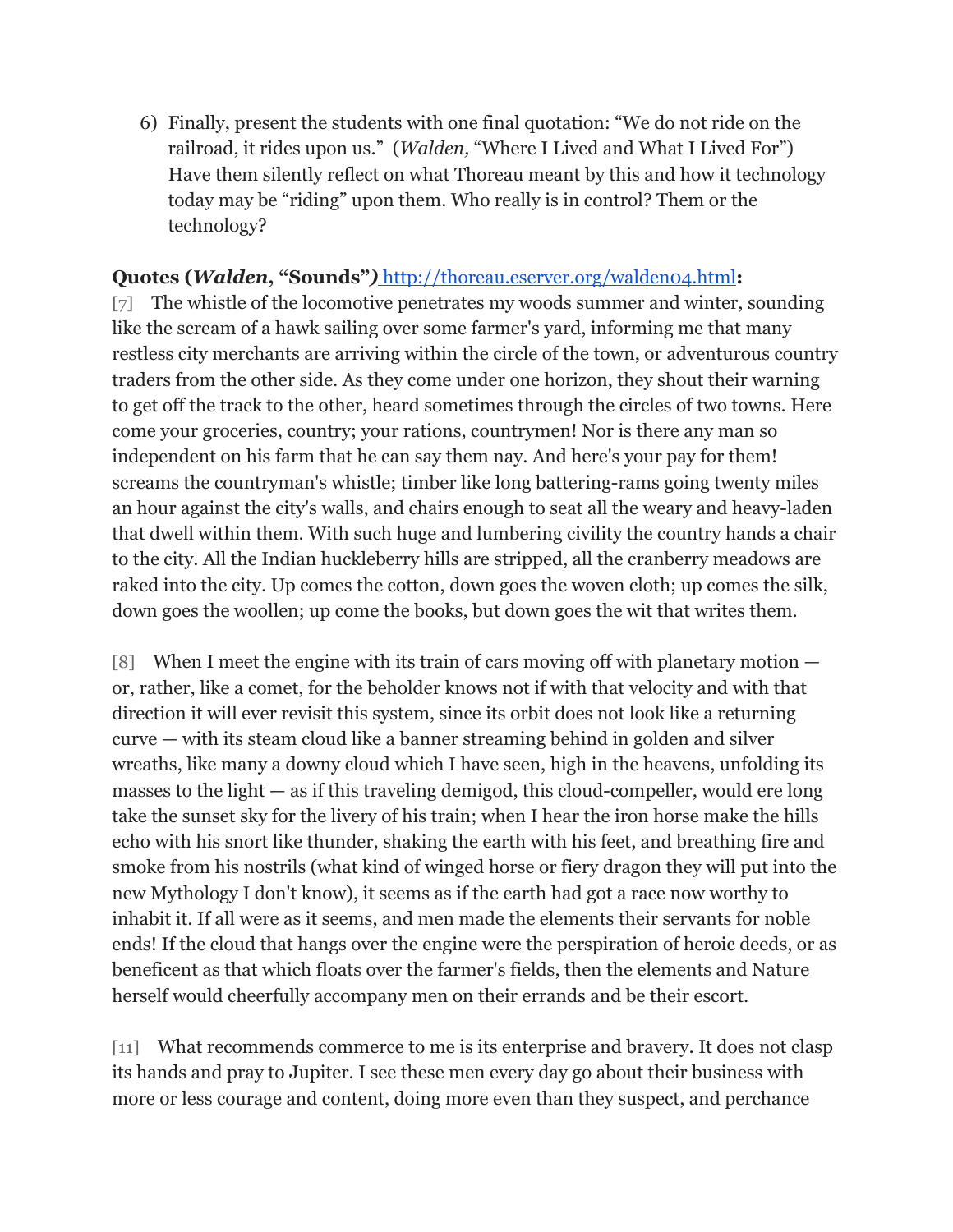better employed than they could have consciously devised. I am less affected by their heroism who stood up for half an hour in the front line at Buena Vista,[\(10\)](http://thoreau.eserver.org/walden04.html#notes) than by the steady and cheerful valor of the men who inhabit the snowplow for their winter quarters; who have not merely the three-o'-clock-in-the-morning courage, which Bonapart[e](http://thoreau.eserver.org/walden04.html#notes) [\(11\)](http://thoreau.eserver.org/walden04.html#notes) thought was the rarest, but whose courage does not go to rest so early, who go to sleep only when the storm sleeps or the sinews of their iron steed are frozen.

And hark! here comes the cattle-train bearing the cattle of a thousand hills, sheepcots, stables, and cow-yards in the air, drovers with their sticks, and shepherd boys in the midst of their flocks, all but the mountain pastures, whirled along like leaves blown from the mountains by the September gales. The air is filled with the bleating of calves and sheep, and the hustling of oxen, as if a pastoral valley were going by. When the old bell-wether [\(16\)](http://thoreau.eserver.org/walden04.html#notes2) at the head rattles his bell, the mountains do indeed skip like rams and the little hills like lambs. A carload of drovers, too, in the midst, on a level with their droves now, their vocation gone, but still clinging to their useless sticks as their badge of office. But their dogs, where are they? It is a stampede to them; they are quite thrown out; they have lost the scent. Methinks I hear them barking behind the Peterboro' Hills, $(17)$  or panting up the western slope of the Green Mountains. $(18)$  They will not be in at the death. Their vocation, too, is gone. Their fidelity and sagacity are below par now. They will slink back to their kennels in disgrace, or perchance run wild and strike a league with the wolf and the fox. So is your pastoral life whirled past and away. But the bell rings, and I must get off the track and let the cars go by; —

What's the railroad to me?

I never go to see

Where it ends.

It fills a few hollows,

And makes banks for the swallows,

It sets the sand a-blowing,

And the blackberries a-growing[,](http://thoreau.eserver.org/walden04.html#notes2) [\(19\)](http://thoreau.eserver.org/walden04.html#notes2)

but I cross it like a cart-path in the woods. I will not have my eyes put out and my ears spoiled by its smoke and steam and hissing.

### **Lesson 2 - Manifest Destiny and Moving Westward**

- 1) Open class with having the painting, *American Progress*, projected on the board.
	- a) Have the students write down what they see (no inference), what they can infer, and any questions they have.
	- b) Discuss the responses as a class, ending it with the question "Knowing what you know, what should be the title of this painting?"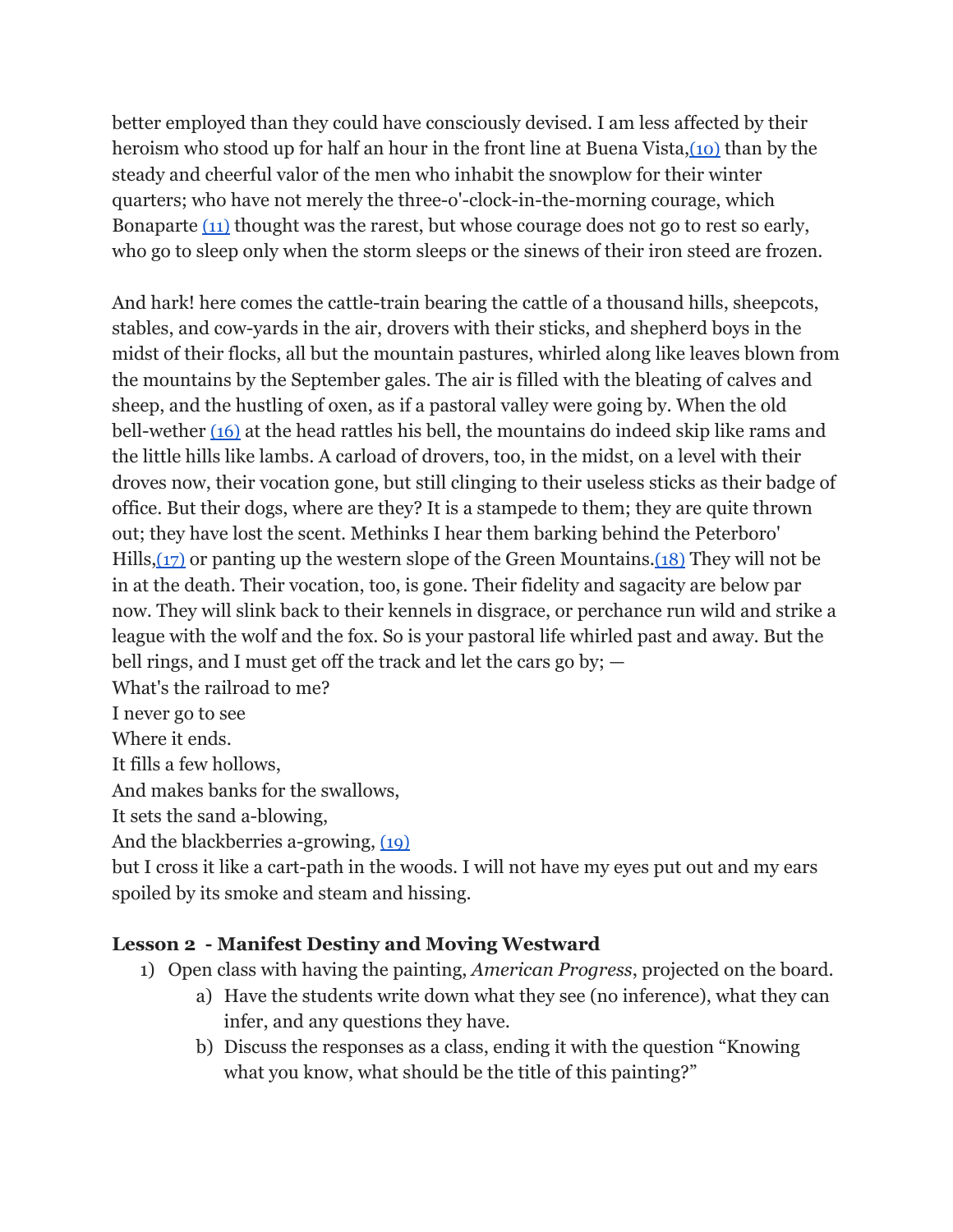- c) Share responses then reveal to the students the title is *American Progress.* Compare/contrast this to their responses. Which is more positive? How does the painting portray the idea of Westward Expansion? How does it tie into the emerging technologies (railroads, telegraph, etc).
- 2) With the definition of manifest destiny on the board, have the students read excerpts from Manifest Destiny. In pairs, have them answer:
	- a) Why is it that the US is the chosen country?
	- b) Why is it the national destiny of the United States to expand westward?
	- c) Share responses as a class.
- 3) Have the students interpret the following quote: "...they may go their way to their manifest destiny, which I trust is not mine" (*Correspondence*)
	- a) Since it the duty of the US as a whole to expand, how can individuals be sure to still continue to follow their own personal destiny and not get lost in the bustle? Brainstorm answers a class.
- 4) Divide the students into groups and have then read and explain excerpts from Thoreau's "Life without Principle" and "Walking"
	- a) What does Thoreau believe can be found in the West?
	- b) What must we be careful of as we move West? What is "honest toil"?
	- c) How might we lose ourselves to the "group" today? How can we still be a part of the wildness, but use it to focus on our personal growth and destiny?
	- d) What can we do to not get too comfortable in one place (home) but remain open to new experiences?
- 5) Have students look at *American Progress* again. Have students answer the following question: "To what extent does a nation's destiny to expand control more resources an individual's destiny?" They should consider both the people expanding (conqueror) and those being conquered (Native Americans).

#### **Excerpt from John L. O'Sullivan on** *Manifest Destiny***, 1839**

" The American people having derived their origin from many other nations, and the Declaration of National Independence being entirely based on the great principle of human equality, these facts demonstrate at once our disconnected position as regards any other nation; that we have, in reality, but little connection with the past history of any of them, and still less with all antiquity, its glories, or its crimes. On the contrary, our national birth was the beginning of a new history, the formation and progress of an untried political system, which separates us from the past and connects us with the future only; and so far as regards the entire development of the natural rights of man, in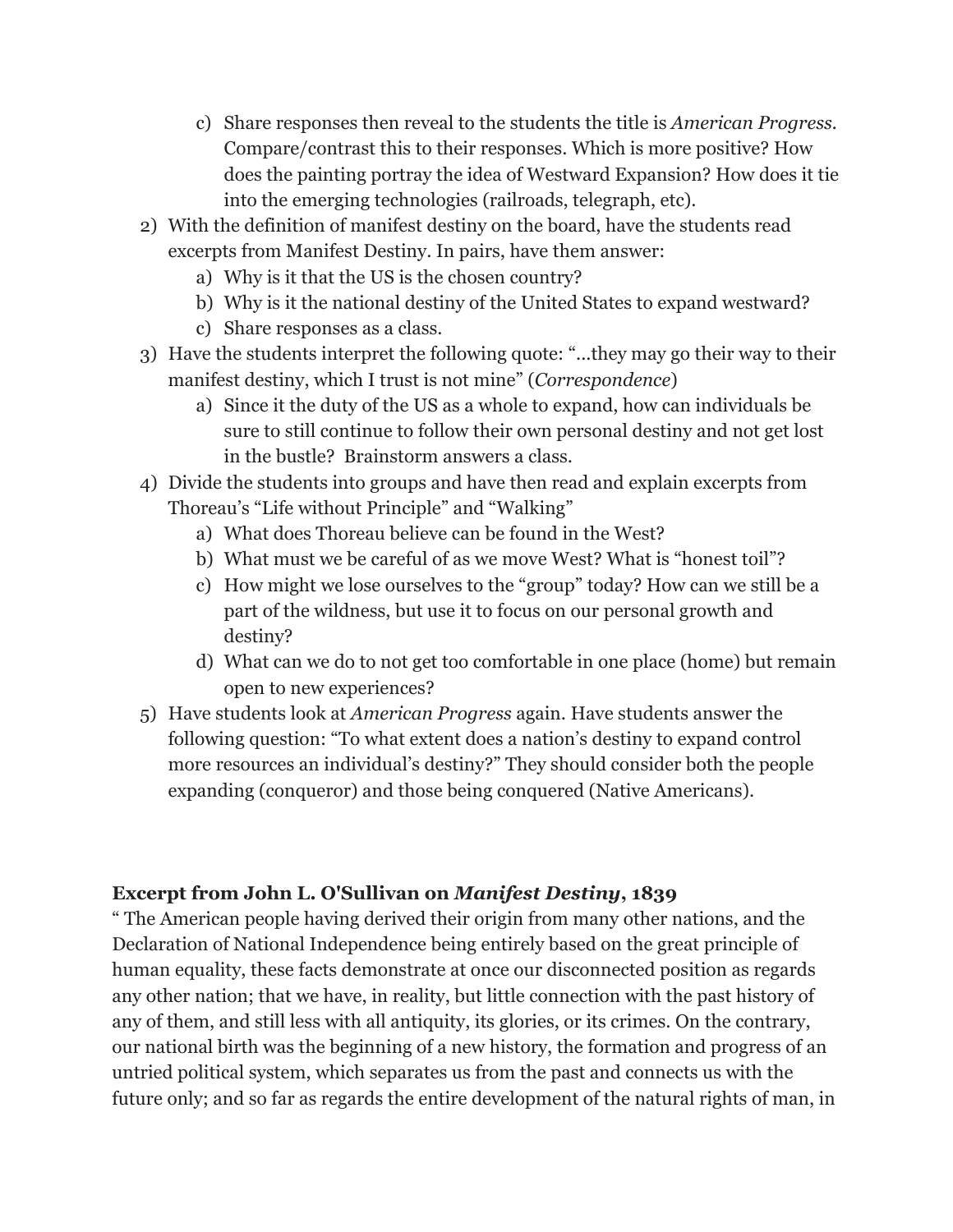moral, political, and national life, we may confidently assume that our country is destined to be the great nation of futurity….

...Yes, we are the nation of progress, of individual freedom, of universal enfranchisement. Equality of rights is the cynosure of our union of States, the grand exemplar of the correlative equality of individuals; and while truth sheds its effulgence, we cannot retrograde, without dissolving the one and subverting the other. We must onward to the fulfilment of our mission -- to the entire development of the principle of our organization -- freedom of conscience, freedom of person, freedom of trade and business pursuits, universality of freedom and equality. This is our high destiny, and in nature's eternal, inevitable decree of cause and effect we must accomplish it. All this will be our future history, to establish on earth the moral dignity and salvation of man -- the immutable truth and beneficence of God. For this blessed mission to the nations of the world, which are shut out from the life-giving light of truth, has America been chosen; and her high example shall smite unto death the tyranny of kings, hierarchs, and oligarchs, and carry the glad tidings of peace and good will where myriads now endure an existence scarcely more enviable than that of beasts of the field. Who, then, can doubt that our country is destined to be *the great nation* of futurity?"

# **"Life Without Principle"** <http://thoreau.eserver.org/life1.html>

"[17] The rush to California, $(5)$  for instance, and the attitude, not merely of merchants, but of philosophers and prophets, so called, in relation to it, reflect the greatest disgrace on mankind. That so many are ready to live by luck, and so get the means of commanding the labor of others less lucky, without contributing any value to society! And that is called enterprise! I know of no more startling development of the immorality of trade, and all the common modes of getting a living. The philosophy and poetry and religion of such a mankind are not worth the dust of a puffball. The hog that gets his living by rooting, stirring up the soil so, would be ashamed of such company."

[18] " God gave the righteous man a certificate entitling him to food and raiment, but the unrighteous man found a *facsimile* of the same in God's coffers, and appropriated it, and obtained food and raiment like the former. It is one of the most extensive systems of counterfeiting that the world has seen. I did not know that mankind were suffering for want of gold. I have seen a little of it. I know that it is very malleable, but not so malleable as wit. A grain of gold will gild a great surface, but not so much as a grain of wisdom."

[19] " The gold-digger in the ravines of the mountains is as much a gambler as his fellow in the saloons of San Francisco. What difference does it make whether you shake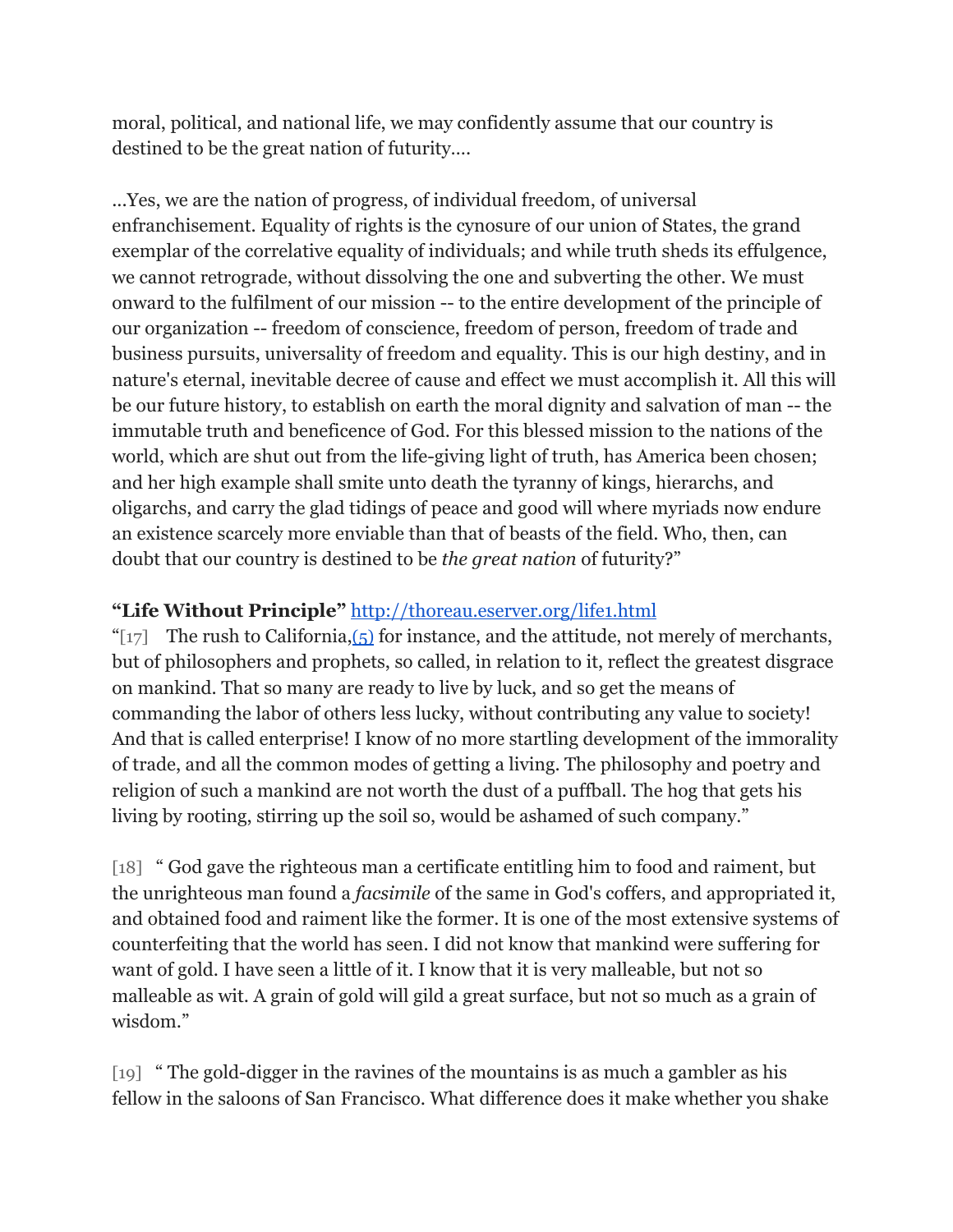dirt or shake dice? If you win, society is the loser. The gold-digger is the enemy of the honest laborer, whatever checks and compensations there may be. It is not enough to tell me that you worked hard to get your gold. So does the Devil work hard. The way of transgressors may be hard in many respects. The humblest observer who goes to the mines sees and says that gold-digging is of the character of a lottery; the gold thus obtained is not the same same thing with the wages of honest toil. But, practically, he forgets what he has seen, for he has seen only the fact, not the principle, and goes into trade there, that is, buys a ticket in what commonly proves another lottery, where the fact is not so obvious."

[20] "...At any rate, I might pursue some path, however solitary and narrow and crooked, in which I could walk with love and reverence. Wherever a man separates from the multitude, and goes his own way in this mood, there indeed is a fork in the road, though ordinary travellers may see only a gap in the paling. His solitary path across lots will turn out the *higher way* of the two."

[21] "Men rush to California and Australia as if the true gold were to be found in that direction; but that is to go to the very opposite extreme to where it lies. They go prospecting farther and farther away from the true lead, and are most unfortunate when they think themselves most successful. "

### **"Walking"**  <http://thoreau.eserver.org/walking2.html>

[2] When I go out of the house for a walk, uncertain as yet whither I will bend my steps, and submit myself to my instinct to decide for me, I find, strange and whimsical as it may seem, that I finally and inevitably settle south-west, toward some particular wood or meadow or deserted pasture or hill in that direction. My needle is slow to settle — varies a few degrees, and does not always point due south-west, it is true, and it has good authority for this variation, but it always settles between west and south-south-west. The future lies that way to me, and the earth seems more unexhausted and richer on that side. The outline which would bound my walks, would be, not a circle, but a parabola, or rather like one of those cometary orbits, which have been thought to be non-returning curves, in this case opening westward, in which my house occupies the place of the sun. I turn round and round irresolute sometimes for a quarter of an hour, until I decide for the thousandth time, that I will walk into the south-west or west. Eastward I go only by force; but westward I go free. Thither no business leads me. It is hard for me to believe that I shall find fair landscapes, or sufficient Wildness and Freedon behind the eastern horizon. I am not excited by the prospect of a walk thither; but I believe that the forest which I see in the western horizon stretches uninterruptedly towards the setting sun, and that there are no towns nor cities